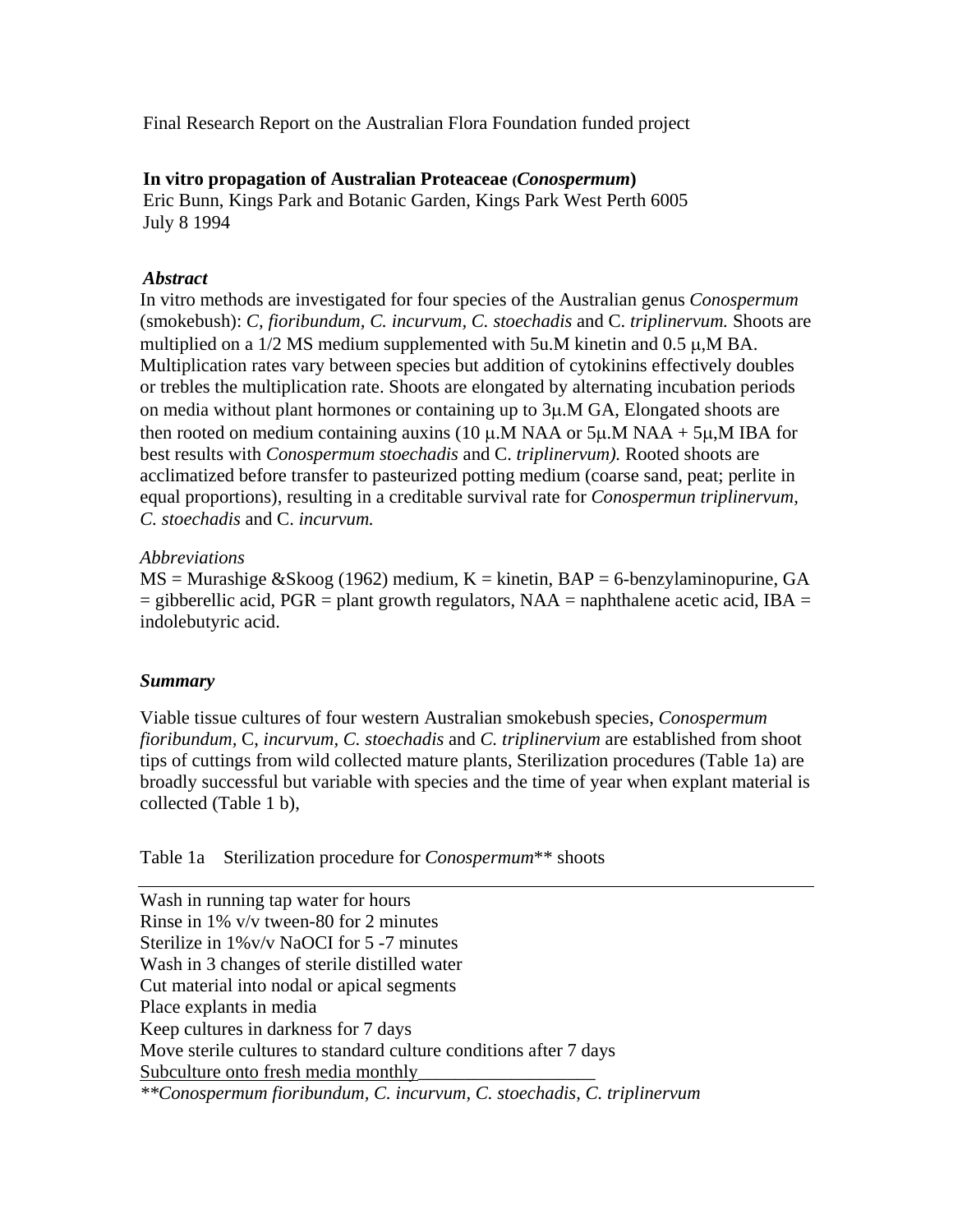Table 1b. Percentage of sterile viable explants resulting in successful initiation of cultures of *Conospermum* species from seasonally collected from wild plants.

| Species         | Autumn | Winter | Spring | Summer |
|-----------------|--------|--------|--------|--------|
|                 |        |        |        |        |
| C. floribundum  |        |        |        | 70     |
| C. incurvum     |        |        | 36     |        |
| C. triplinervum |        | 16     |        |        |
| C. stoechadis   |        |        | 20     |        |

Shoot cultures are multiplied on  $1/2$  MS (1962) medium supplemented with 500  $\mu$ M myo- inositol, 3µ,M each thiamine and pyridoxine hydrochloride and nicotinic acid, 60 mM sucrose, 50O  $\mu$ M MES buffer, pH 6.0, 9 g/L agar, 2.5 $\mu$ .M Kinetin + 0.25  $\mu$ M BAP, or  $5\mu$ M kinetin +  $3\mu$ M GA. Initially tubes were used, then 250 ml, glass jars with aeration holes covered with a medical (autoclavable) porous tape or teflon microfilter self-adhesive discs. Shoot cultures are incubated at 25ºC with 16 hours light and 8 hours of darkness on a daiiy cycle. Shoot multiplication has been estimated (Table 2) in vitro in basal (1/ 2 MS no growth regulators) and plant hormone supplemented media and indicates that cytokinins (kinetin or BAP).are essential to obtain shoot proliferation. The addition of 3 µM GA to the medium stimulates greater shoot elongation in all species than basal medium.

| Species         | Medium: $PGR(\mu M)$       | Multiplication rate/month |  |
|-----------------|----------------------------|---------------------------|--|
| C. floribundum  | 1/2MS                      | $x1-2$                    |  |
|                 | $1/2MS:K(2.5)+BAP(0.25)$   | x3                        |  |
|                 | $1/2MS:K(5)+GA(3)$         | x3                        |  |
| C. incurvum     | 1/2MS                      | $x1-2$                    |  |
|                 | $1/2MS:K(2.5) + BAP(0.25)$ | $x2-3$                    |  |
|                 | $1/2MS-K(5) + GA(3)$       | $x^2-3$                   |  |
| C. triplinervum | 1/2MS                      | $x1-2$                    |  |
|                 | $1/2MS:K(2.5) + BAP(0.25)$ | x4                        |  |
|                 | $1/2MS:K(5)+GA(3)$         | x4                        |  |
| C. stoechadis   | 1/2MS                      | $x1-2$                    |  |
|                 | $1/2MS:K(2.5)+BAP(0.25)$   | x3                        |  |
|                 | $1/2MS:K(5)+GA(3)$         | x5                        |  |

Table 2. Empirical in vitro growth performance of *Conospermum* species

MS=Murashige &Skoog (1962) medium, K=kinetin, BAP=6-benzylaminopurine, GA=gibberellic acid, PGR-plant growth regulators